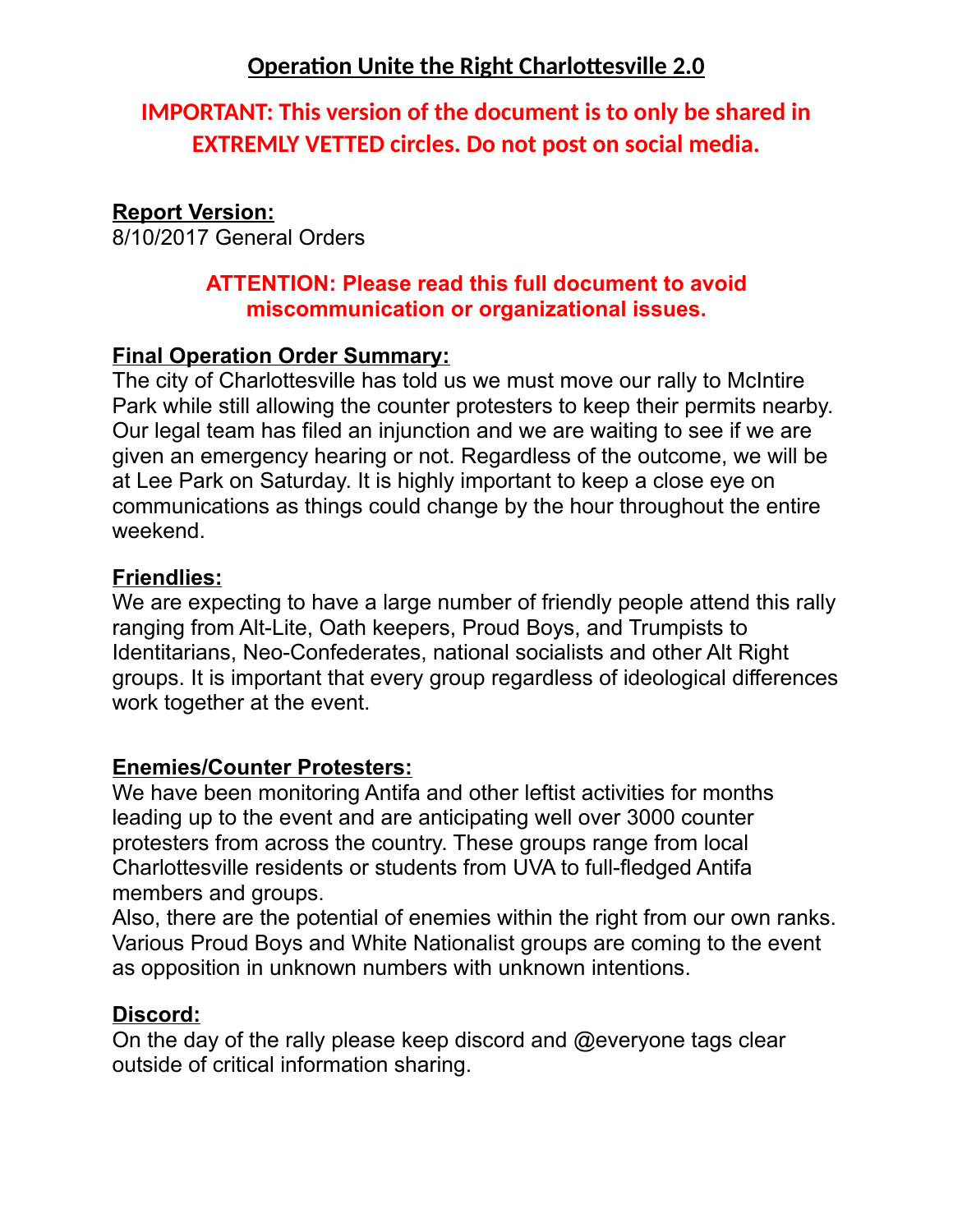# **IMPORTANT: This version of the document is to only be shared in EXTREMLY VETTED circles. Do not post on social media.**

### **Doxing/Security Concerns:**

The day of the rally it is imperative that everyone realizes they risk being doxed simply for being in town that day. We advise you shut down at least temporarily any social media that may comprise you to limit the chances. DO NOT use credit/debit cards or checks in any stores in or outside of town. Use cash only. Assume every store clerk within an hour radius of the town are hostile. Realize that everyone around you will be recording so come up with nicknames for people to help prevent doxing. It is important that you stay in teams at all times on Friday and Saturday. We do not want anyone getting hurt so please do not stray from your group or if you have no group find one ASAP.

#### **Women:**

We strongly encourage women to stay off the front lines and help setup with the after party. Within the Wheatfield Dwellers chat on the night of Friday the location for the alternative location will be given to vetted women. The plan will be for women (and others) not attending to help support our efforts on social media, intel gathering, and preparing for the after party.

#### **Friday Night:**

We HIGHLY recommend that you do not go out Friday night into the downtown areas or local businesses in Cville. All businesses should be assumed hostile.

#### **Weather:**

We are monitoring that it could potentially rain Friday and/or Saturday. Stay tuned for potential changes depending on the weather and be prepared. The current forecast is for scattered thunderstorms on Friday and Saturday.

#### **Bathrooms:**

We recently had our porta johns removed so please use the bathroom before the rally. If you must use the bathroom at the rally we will have places for people to go in large groups.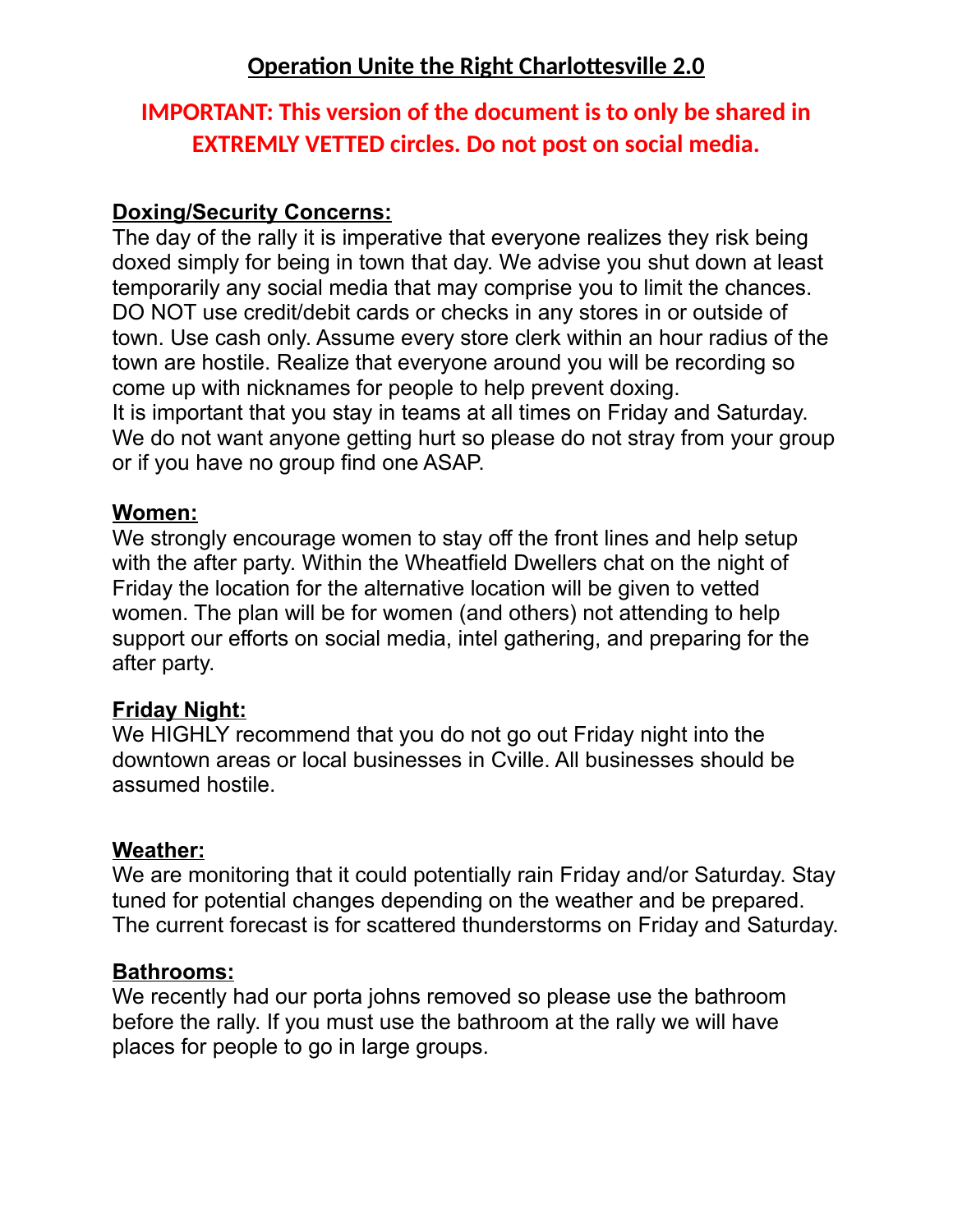# **IMPORTANT: This version of the document is to only be shared in EXTREMLY VETTED circles. Do not post on social media.**

#### **Legal:**

Overall: After the rally we will be creating a channel for legal help/questions/requests only. As long as you are within the rules set by the event we will get our team to help you. We will be putting out a general legal fund on Wednesday that will be for the permit case, potential cases against businesses, and incidents that occur at the rally.

Permit: All that everyone needs to know right now is that we are working with a team of various lawyers in advising us and trying to reverse the city forcing us to McIntire Park. We are operating under the idea that we will most likely win this case and the police forced to go through with our initial plan, but also preparing for that not to happen.

Lodging/AirBnB Cancellations: We are aware that many of you have had your lodging canceled. We understand this is a huge issue and we are working with the legal team on trying to remedy this ASAP, but operate under the assumption that you will not get that money (right away) or reservation back. We encourage anyone with extra space to reach out to help these people. We may bring a legal case forward in relation to these and other tools at our disposal afterwards.

Incidents at the Rally: If you are arrested at the rally or for something directly related to the rally we will have money and a legal team set aside for you after. It is important that you get in touch with the organizers (Eli Mosley or Jason Kessler) ASAP if that happens. We will only be able to help people who follow the rules and stick to the plan so please understand that as you read on in the document.

**IMPORTANT:** If we lose our court case and have to initiate plan red or have to take the ground by force with plan yellow it is VERY important that people realize that any court case will be incredibly difficult regardless how in the right we are. Keep this in the back of your mind as if you are arrested your identity will also be revealed by local records.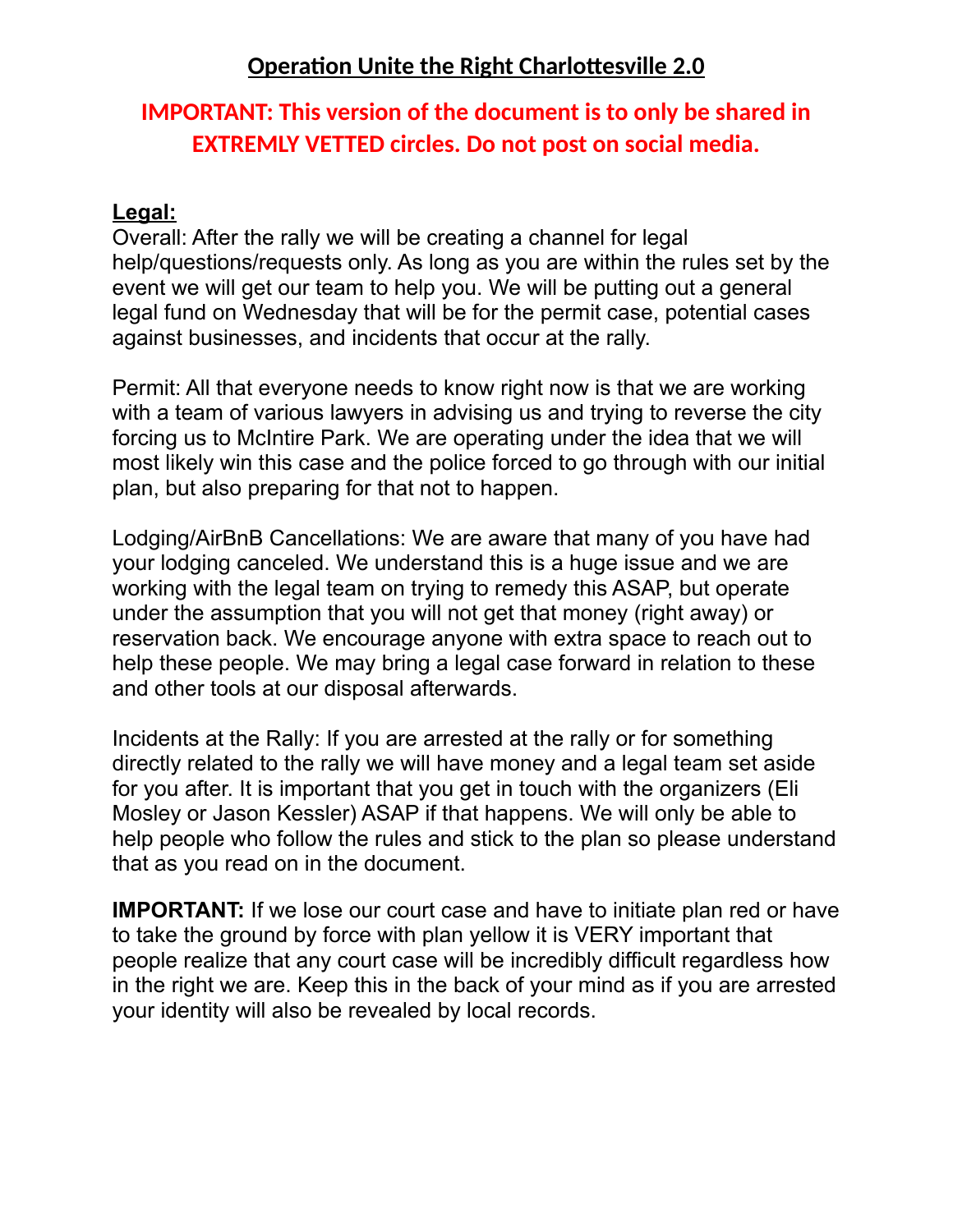# **IMPORTANT: This version of the document is to only be shared in EXTREMLY VETTED circles. Do not post on social media.**

#### **Packing List and Equipment Information:**

Guns/Open Carry/Closed Carry: We will not prevent anyone from carrying their weapons LEGALLY, but will discourage anyone from bringing one who is not up to date on VA state laws. Essentially, if you use your weapon it will become the highlight of the rally and the movement as a whole, they will go through your social media and attempt to charge you with a hate crime regardless of how in the right you are to self-defense. Our protection overall will be from our numbers and the people who are experienced/trained with a firearm (and potentially the police, more below). So bring a weapon if you have absolute confidence in yourself and the risks involved. Consult this link for more info[: https://www.nraila.org/gun-laws/state-gun-laws/virginia/](https://www.nraila.org/gun-laws/state-gun-laws/virginia/)

Knives/Tasers: We are not going to bring any knives or Tasers with us to this rally. After consulting our legal advisors and reviewing VA State law and local laws there is no reason for us to risk having them. This includes switch blades, bowie knives, and machetes. If you do have a knife and end up using it we will not be able to provide legal help through our team.

Masks/Facecoverings/Gas Masks: These are all incredibly illegal in VA and we expect the police to vigorously uphold this law regardless of their status. With that being said, if you do have a respirator or small gas mask you may bring it, but keep it concealed. This could be taken away, you could be arrested for it, and you probably won't need it, but if you feel safer or have a medical condition where it makes sense we will not keep you from having one. If you do get in legal trouble for the mask our legal team will most likely be unable to help depending on the circumstances.

Flags/Flagpoles/Shields: The police have not given us any solid guidelines on these. We recommend not using wood sticks or anything else that could be deemed a weapon, but instead you should use a hollow plastic pipe or something light. If a fight breaks out you should try to avoid using your flag as a weapon if possible. Shields should be brought but could be confiscated by the police. Comply with all police orders in relation to the shields and do not use them as offensive weapons. The key to keeping out of trouble is using them as defensive tools only.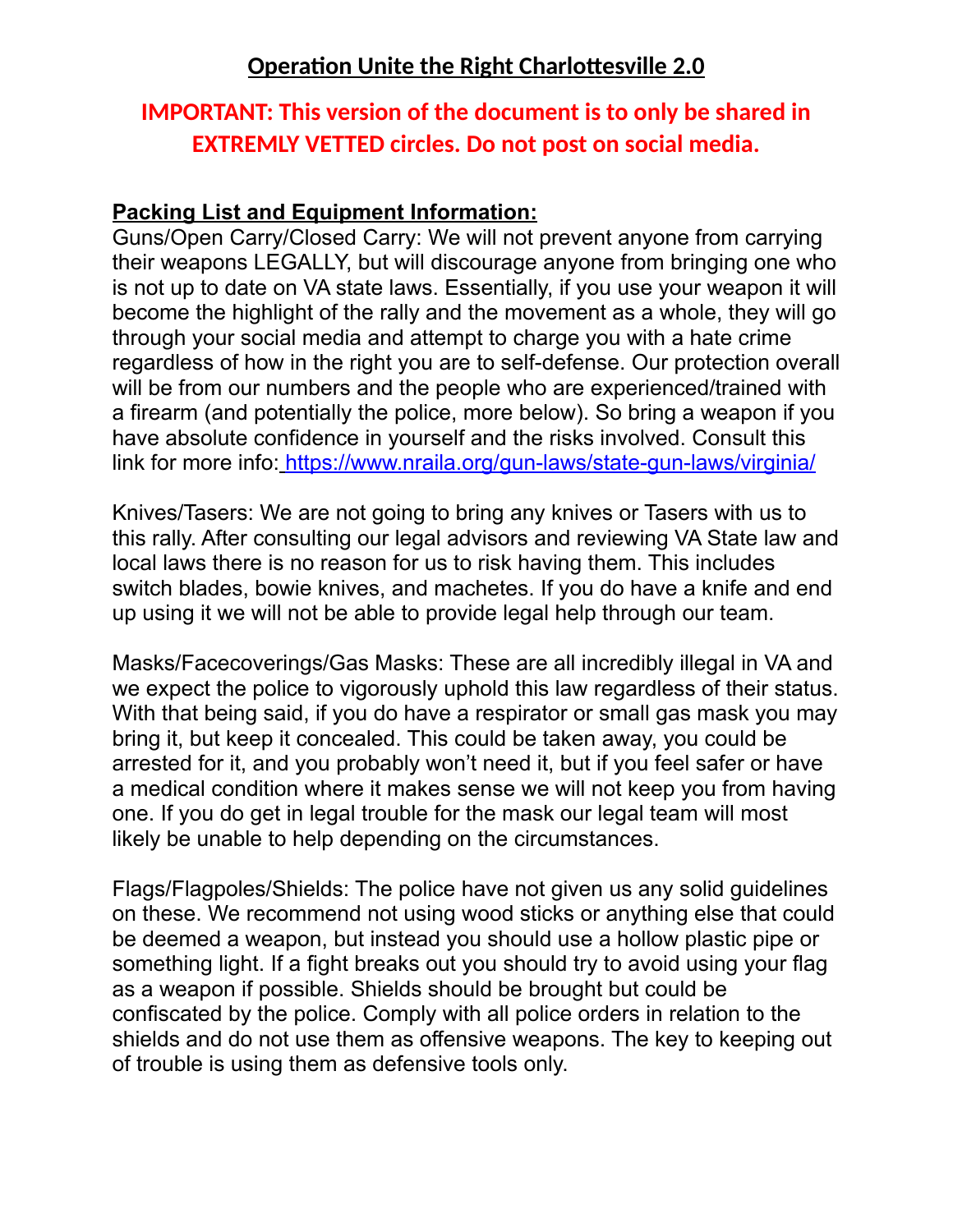# **IMPORTANT: This version of the document is to only be shared in EXTREMLY VETTED circles. Do not post on social media.**

Helmets: We recommend you bring or wear something to protect your head. DO NOT include a helmet with a facemask or anything that can be grabbed onto by others.

Pepper Spray: You may bring pepper spray but under your own risk and it is highly discouraged. Pepper Spray is legal in VA but if it hits a bystander or a bystander claims to have been hit you can be charged. If you feel you must have pepper spray you should use the gel type to provide more accuracy.

Water/food Source: It is EXTREMELY important that you bring a water source as we no longer have a guaranteed area for our water coolers. It will be very hot that day and/or it could be raining. We recommend a Camelback system if possible.

Tiki Torches/Oil: The torchlight part of the rally is still secret, but people should bring as many of these as we can for the Friday night torchlight vigil. DO NOT hit any potential counter protesters with them, and we will have a disposal area for them on site.

#### **Rules of Engagement:**

It is extremely important that we avoid extreme violence at all costs outside of what is needed to defend our people. Do not aggress towards the counter protesters or start any fights. If you are carrying follow the state law of VA and realize that if you use your weapon there is a high likelihood the court will treat you harshly/unfairly. Allow the police to do their job. As we saw at the KKK rally the police were incredibly hands on, and in our communications with them they know that the left are the ones looking to do violence.

### **General Conduct:**

We would like to keep this rally as open and friendly as possible with the "Unite the Right" message which means we should refrain from being overly edgy for the sake of edginess. There will be no speech police on our side, but realize that we are trying to gain sympathy from whites and the general right wing. Please refrain from roman salutes during the rally and understand that cameras are all over the place at all times.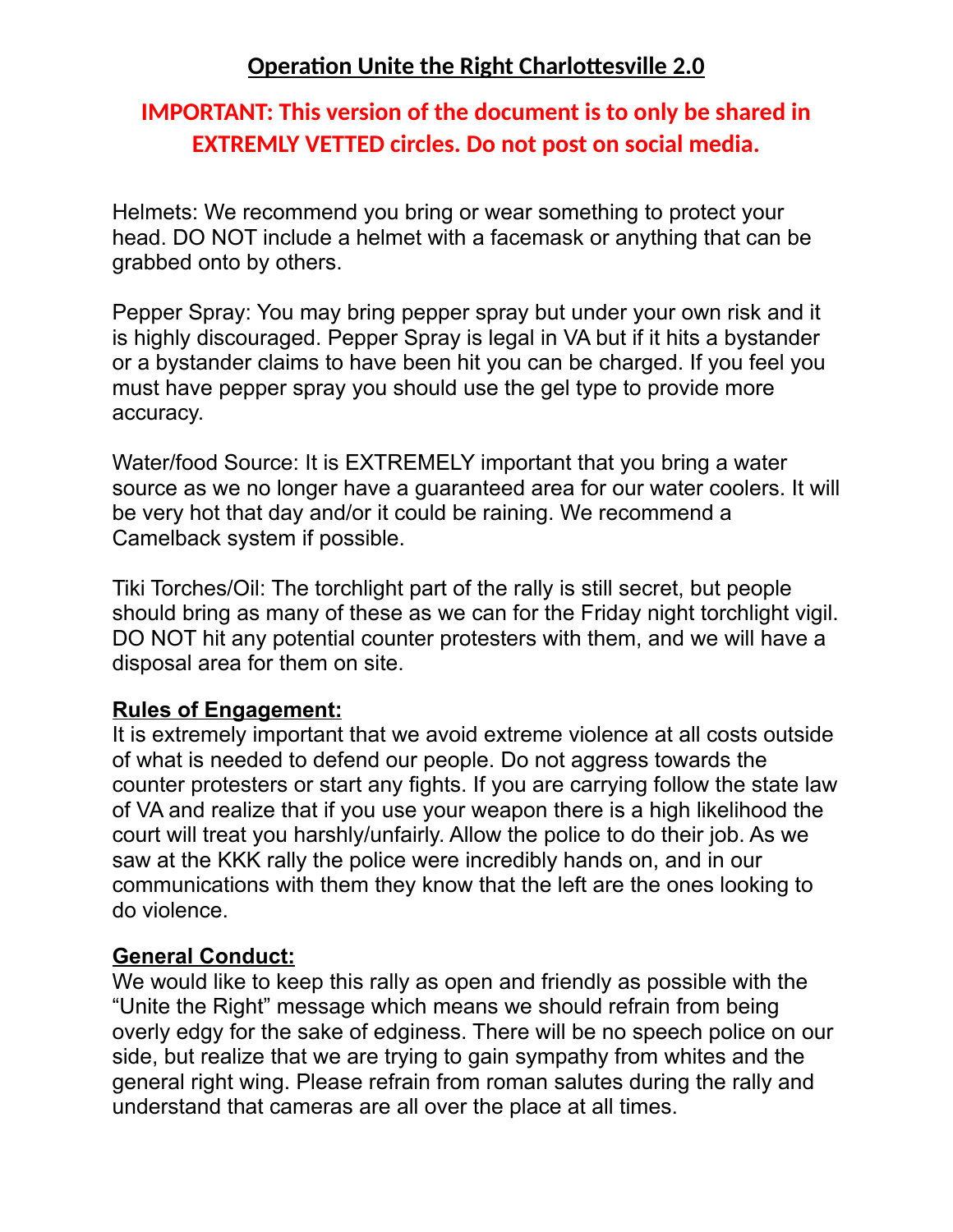# **IMPORTANT: This version of the document is to only be shared in EXTREMLY VETTED circles. Do not post on social media.**

#### **Underage Drinking:**

We have a zero tolerance policy for anyone under 21 drinking at any point over the weekend. If you get booked they will know you are part of this rally and we could keep you from future events.

#### **Social Media:**

Make sure you are following these accounts on twitter for updates:

@awyattman88 @NotEliMosley @TheMadDimension @occdissent @RichardBSpencer @NotMikeEnoch

Pay attention in Discord and those accounts to see the hashtags we are using. It will be important to make sure everyone not at the event is using their social media to amplify what is going on.

#### **Mission Summaries:**

We will have 3 separate plans right now depending on the circumstances of the day. The overall goal regardless of circumstances is to hold our rally at Lee Park, protect our VIPs and attendees, and get everyone out safe. There will be multiple decision points that could shift the working plan due to updates on the ground. We will proceed under the assumption that we are acting on Plan Green until we receive more information.

Plan Green: This plan will be used if we have the police still on our side and willing to move forward with our original plan. It is most likely to be used if we win our court case for the permit. In this scenario we will be providing shuttles from Rally Point 1 to and from Lee Park. Attendees should be at the Rally point no later than 1030.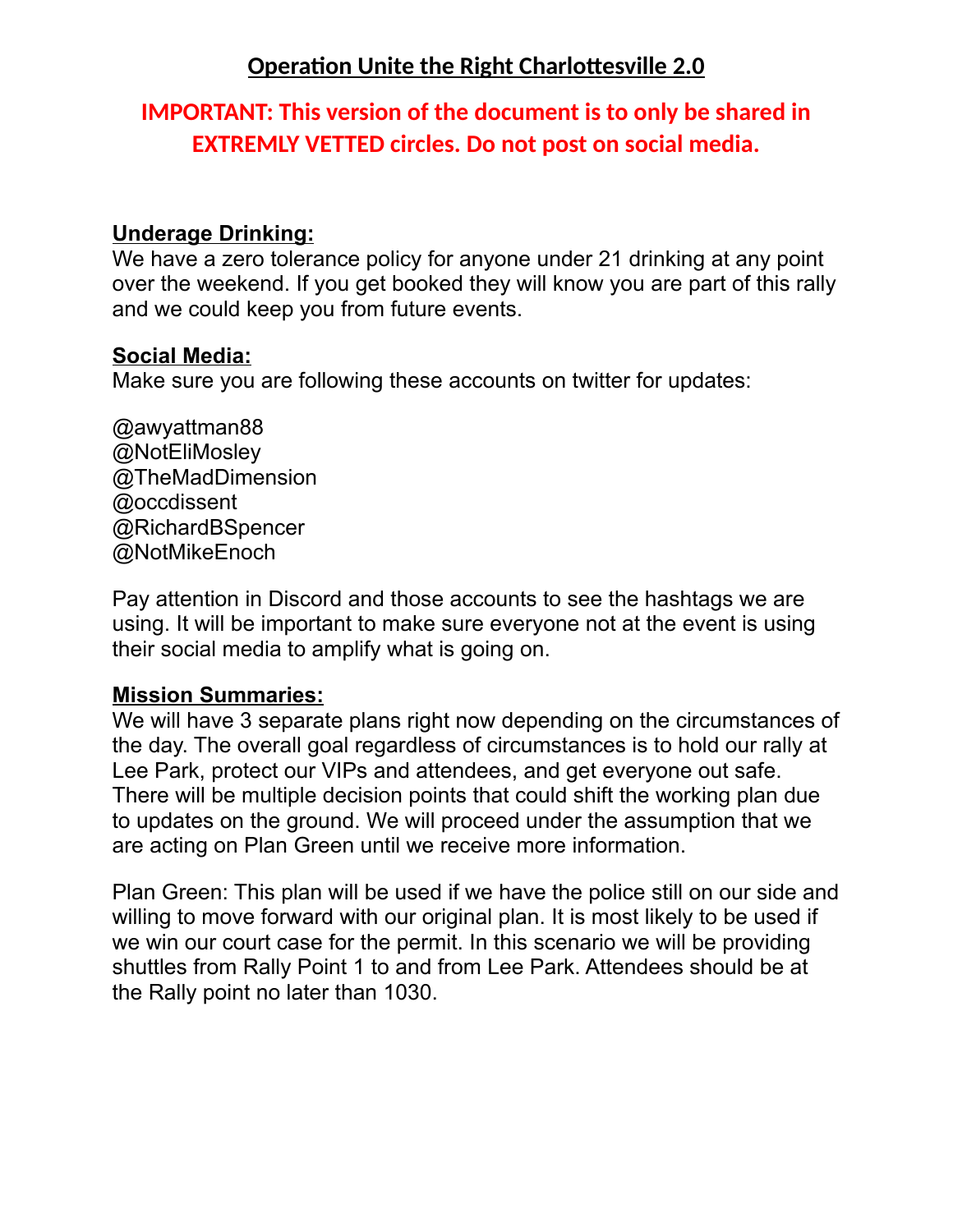# **IMPORTANT: This version of the document is to only be shared in EXTREMLY VETTED circles. Do not post on social media.**

Plan Yellow: The police could potentially refuse to secure the area around Lee Park for us, and may not maintain a buffer between us and antifa. In this scenario we would need to accelerate our plans. This would happen if we don't win the court case but police are either willing to provide some protections, or will stand down. The main changes will be getting as many of our people at Lee Park early in the morning to secure the grounds and starting the speeches at around 1000.

Plan Red: The police will no longer provide protection and intend on being hostile to or arresting any of our people in Lee Park. but we will STILL be going to Lee Park. This plan is going to be incredibly dangerous and anyone still going could be arrested. We will essentially meet early at Rally Point 1, do our speeches, and then anyone who wants to engage in civil disobedience by going to Lee Park will march there.

### **Torchlight Rally:**

The Torchlight Rally will be at the Jefferson Monument near the UVA campus on Friday the 11<sup>th</sup> under cover of darkness. We will meet at 2130 in "Nameless Field" and march with our torches lit to the monument. DO NOT show up early to "Nameless Field". Each person should bring their own torch which can be bought from a local Wal-Mart, Lowes, Home Depot, etc. Tiki torches are fine. Once on the grounds of the monument a speech will be given, we do some chants, then sing dixie, then put out the torches. We will then return to "Nameless Field" and back to our cars.

DO NOT mention this torchlight beforehand outside of extremely vetted circles. DO NOT post about it on social media until after.

### **Dixie:**

At the torchlight rally we will be singing the song "Dixie". It is VERY important for everyone to learn this song and the lyrics. In announcements we will put out the version we are using.

### **Pre-Rally and Transportation:**

Small groups should and individuals should not travel to the park outside of the group transportation services. The details of the transportation plan will be released Friday evening. However, the general plan is that we will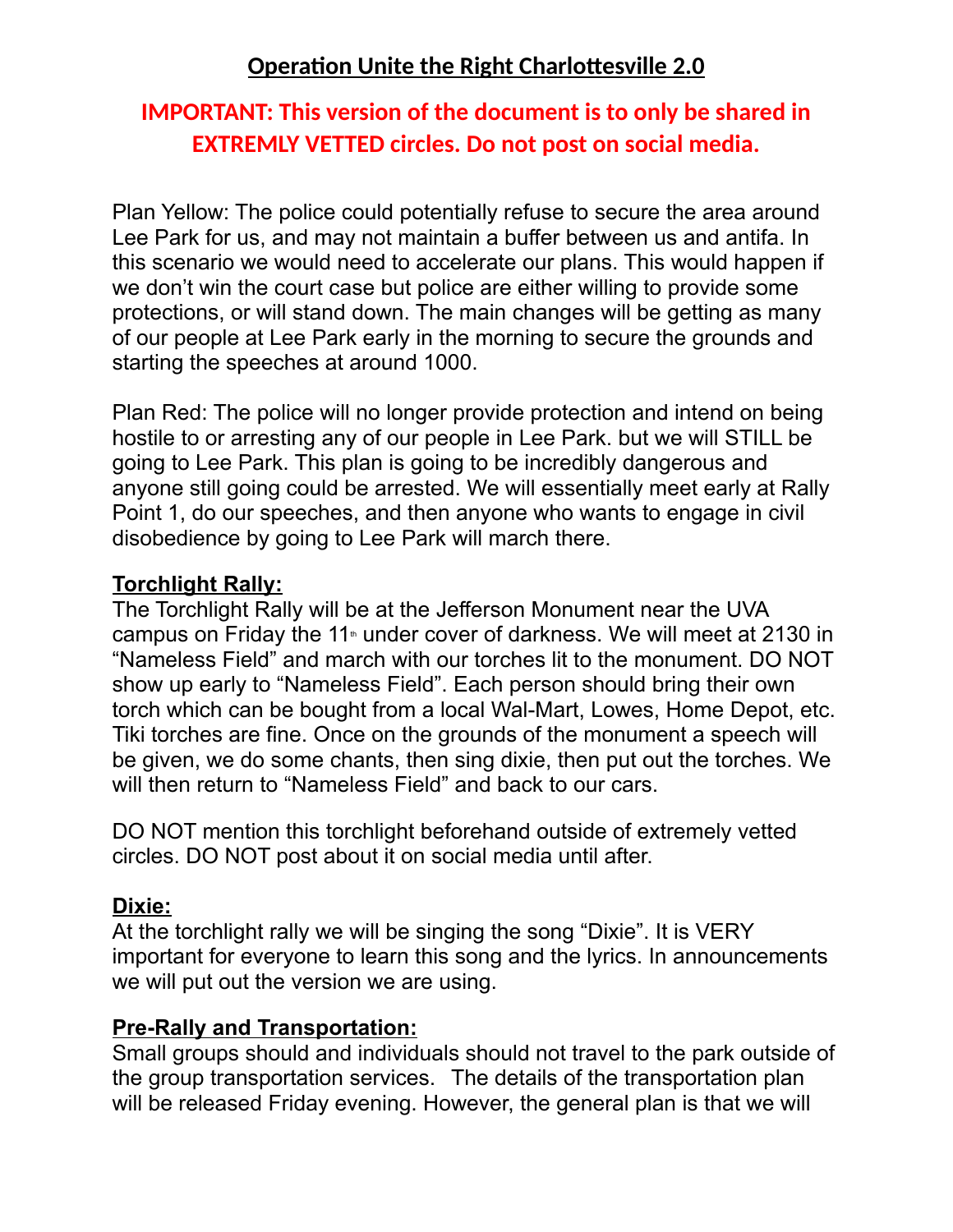# **IMPORTANT: This version of the document is to only be shared in EXTREMLY VETTED circles. Do not post on social media.**

have a transportation Rally Point where people may park. EVERYONE SHOULD CARPOOL TO THE RALLY POINT. This is to reduce the number of vehicles that can be sabotaged, and to make the best use of the limited parking. The transportation team will shuttle people from that point to the gate of the park, or to the Line of Departure if our shuttles are not allowed to pass the police cordon.

If we are not allowed to pass the police cordon in vehicles, we will form all forces at the Line of Departure and march into the park together, using the shield wall to keep hostile forces away from our civilians and HVT's. **During the Rally:**

Due to the fluid situation we should not expect the police to maintain any type of barriers between us and the hostiles. Our security forces in form of the shield wall will be deployed in whatever manner is most effective to reduce the threat. Anyone not on the security and support staff should stay away from the edges of the park as well as the rear area of the park that is in enfilade from the hostile positions.

Our port-a-johns have been cancelled as most people know, therefore the logistics of making head calls has been increased. Once the police confirm what places will be open to us for these purposes we will post them on the map. These locations will not be within the secured area, so everyone is advised to move in groups of at least 10. If you need to use the head, gather at the Southeast Entrance of the park and wait until you have enough people to safely traverse the area.

#### **Leaving the Rally:**

Once the speakers have finished, we will teardown the support equipment and police call the area. Please do not leave any trash on the ground. Leave the area cleaner than you found it! If we are allowed to shuttle to the park directly we will begin running exfiltration convoys to the Rally Point until all civilians are evacuated, at which point the support and security staff will work in a rear guard action until all personnel are evacuated.

If we are not allowed to shuttle directly to the park we will tear down all the equipment, and march of of the park to an exfiltration point outside of the cordoned area. Once at the exfiltration point we will have the shuttle